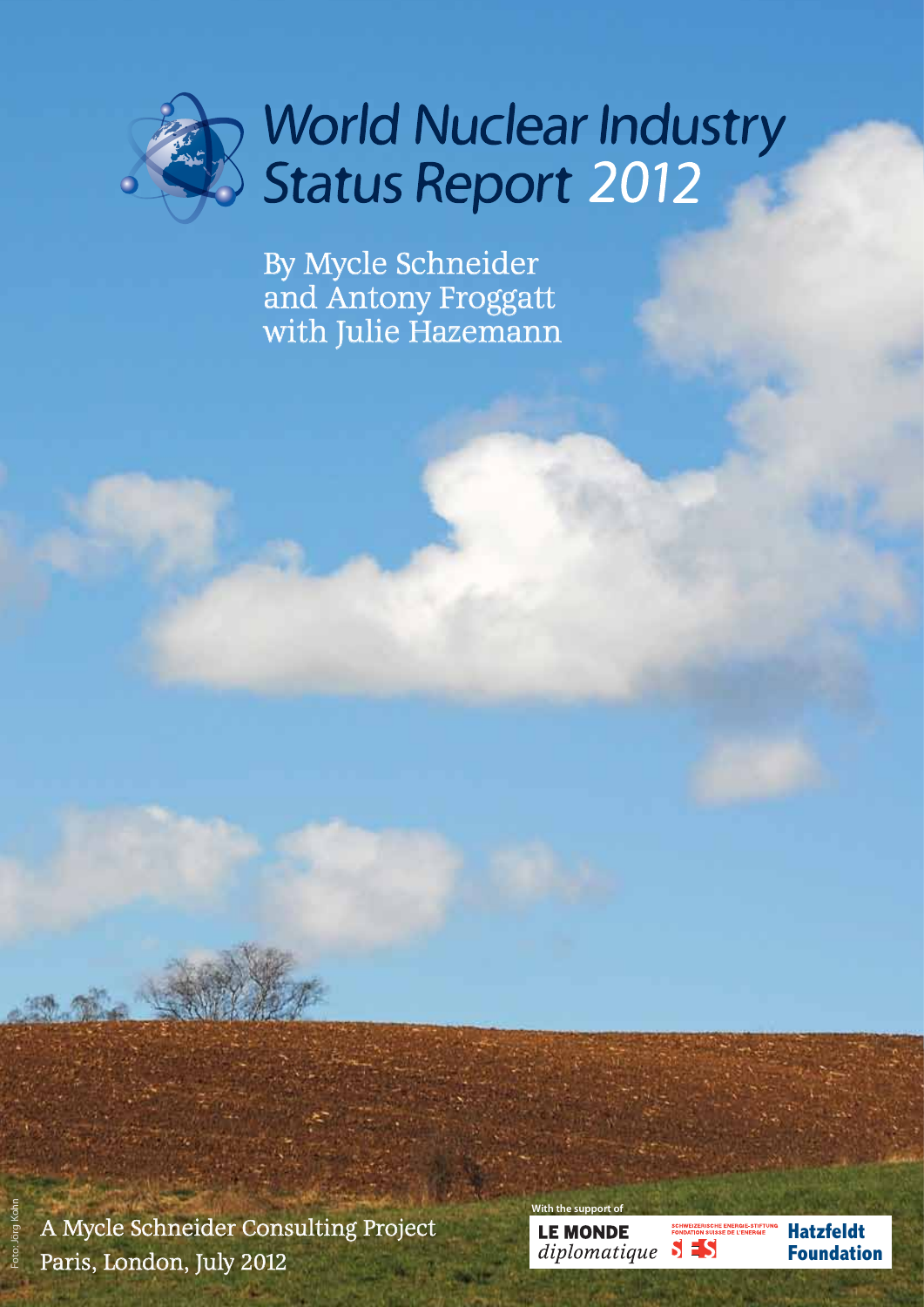## **The World Nuclear Industry Status Report 2012**

*By*

**Mycle Schneider** Independent Consultant, Paris, France *Project Coordinator and Lead Author*

and

**Antony Froggatt** Independent Consultant, London, U.K. *Author*

With

**Julie Hazemann** Director of EnerWebWatch, Paris, France *Documentary Research, Modeling and Graphic Design*

#### **Paris, London, July 2012**

*A*  **Mycle Schneider Consulting** *Project*

*With the support of*



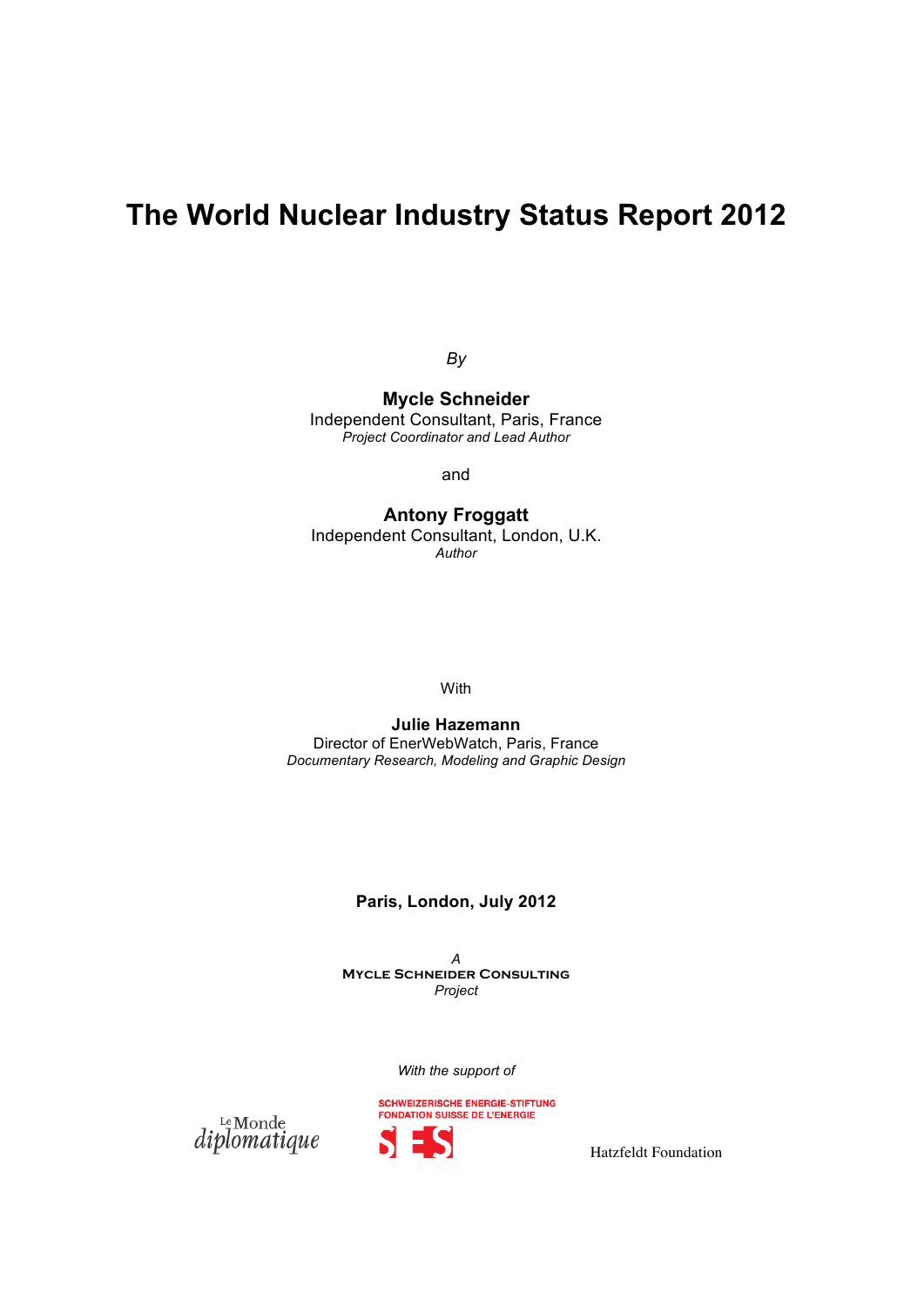#### **About the Authors**

**Mycle Schneider** is an independent international consultant on energy and nuclear policy based in Paris. He is a member of the International Panel on Fissile Materials (IPFM), based at Princeton University, USA. He has provided information and consulting services to the Belgian Energy Minister, the French and German Environment Ministries, the U.S. Agency for International Development, the International Atomic Energy Agency, Greenpeace, the International Physicians for the Prevention of Nuclear War, the Worldwide Fund for Nature, the European Commission, the European Parliament's Scientific and Technological Option Assessment Panel and its General Directorate for Research, the Oxford Research Group, and the French Institute for Radiation Protection and Nuclear Safety. Mycle has given evidence and held briefings at Parliaments in thirteen countries. Between 2004 and 2009, he was in charge of the Environment and Energy Strategies lecture of an International MSc at the French Ecole des Mines in Nantes. He has given lectures at fourteen universities around the globe. He founded the Energy Information Agency WISE-Paris in 1983 and directed it until 2003. In 1997, along with Japan's Jinzaburo Takagi, he received the Right Livelihood Award, also known as the "Alternative Nobel Prize."

**Antony Froggatt** works as independent European energy consultant based in London. Since 1997, he has worked as a freelance researcher and writer on energy and nuclear policy issues in the EU and neighboring states. He has worked extensively on EU energy issues for European governments, the European Commission and Parliament, environmental NGOs, commercial bodies, and media. He has given evidence to inquiries and hearings in the parliaments of Austria, Germany, and the EU. He is a part time senior research fellow at the Royal Institute of International Affairs – Chatham House in London. He is a regular speaker at conferences, universities, and training programs across the region. Prior to working freelance, Antony served for nine years as a nuclear campaigner and coordinator for Greenpeace International.

#### **Acknowledgments**

*The authors wish to thank Amory B. Lovins, Chris Paine, Hermann Hatzfeldt, Yves Marignac, Reiner Metzger, Bernhard Piller, Philippe Rekacewicz, Philippe Rivière, Luis Speciale, Le Monde Diplomatique, Paris, Die Tageszeitung, Berlin, Swiss Renewable Energy Foundation and the Natural Resources Defense Council (NRDC), Washington, D.C. for their support for this project.* 

*A big thank you to John Corbett for his extensive research assistance on finances and to Jörg Kohn for designing the original cover page.* 

*The report has greatly benefitted from proof-reading, editing suggestions and comments by Shaun Burnie, Amory B. Lovins, Lutz Mez, Walt Patterson, MV Ramana, Sabine von Stockar and Steve Thomas.* 

*Special thanks to Julie Hazemann, for—besides everything else—repeatedly making extra time available while there was none left to begin with.*

#### **Note**

*This report contains a very large amount of factual and numerical data. While we do our utmost to verify and double-check, nobody is perfect. The authors are always grateful for corrections and suggestions of improvement.*

> **Authors' Contacts** Mycle Schneider **Antony Froggatt** 45, allée des deux cèdres 53a Nevill Road 91210 Paris London N16 8SW France United Kingdom<br>
> Phone: +33-1-69 83 23 79 Ph: +44-20-79 23 04 12 Phone: +33-1-69 83 23 79 Email: mycle@orange.fr E: a.froggatt@btinternet.com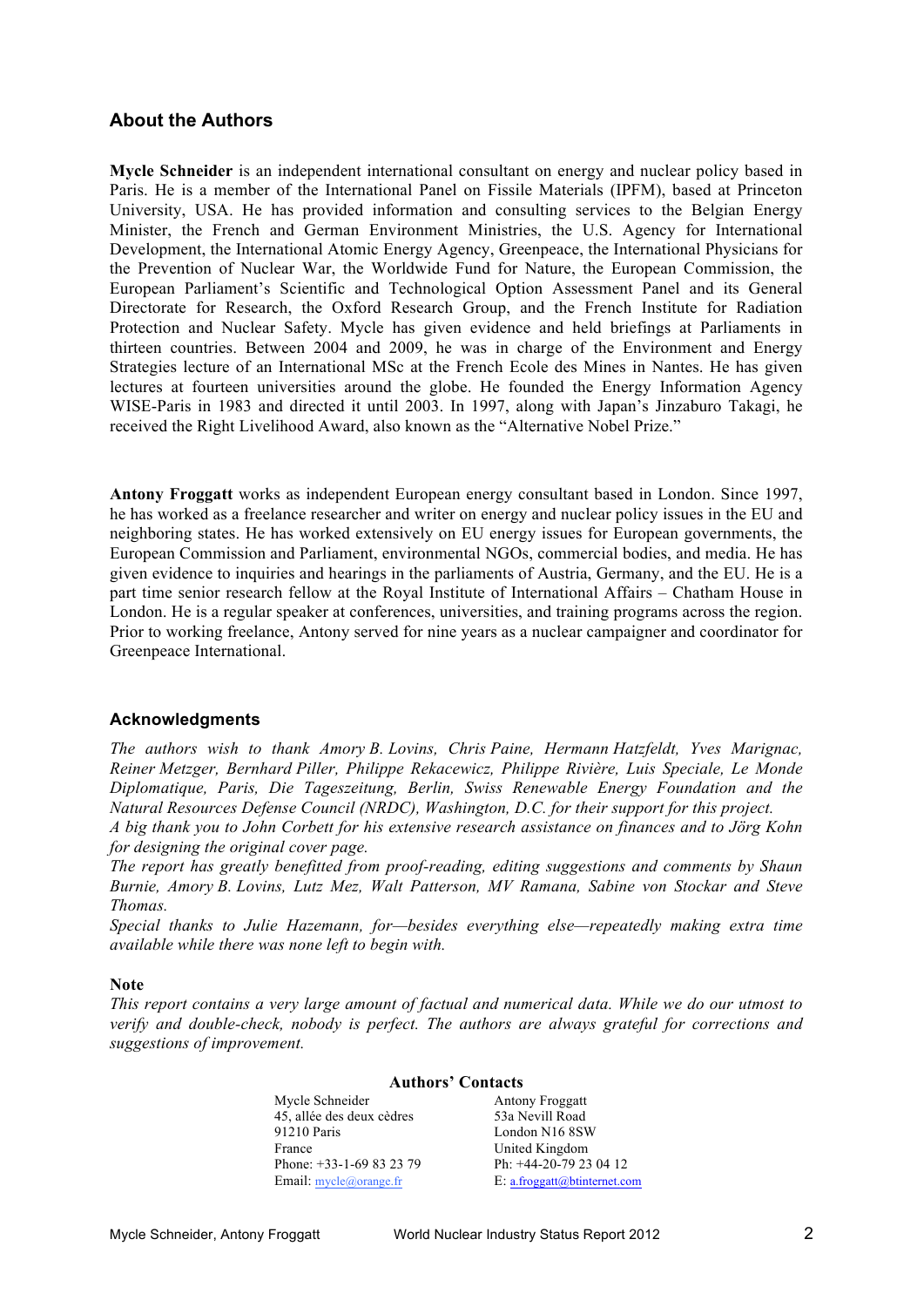| Annex 8. Nuclear Reactors in the World Listed as "Under Construction" (1 July 2012) 97 |  |
|----------------------------------------------------------------------------------------|--|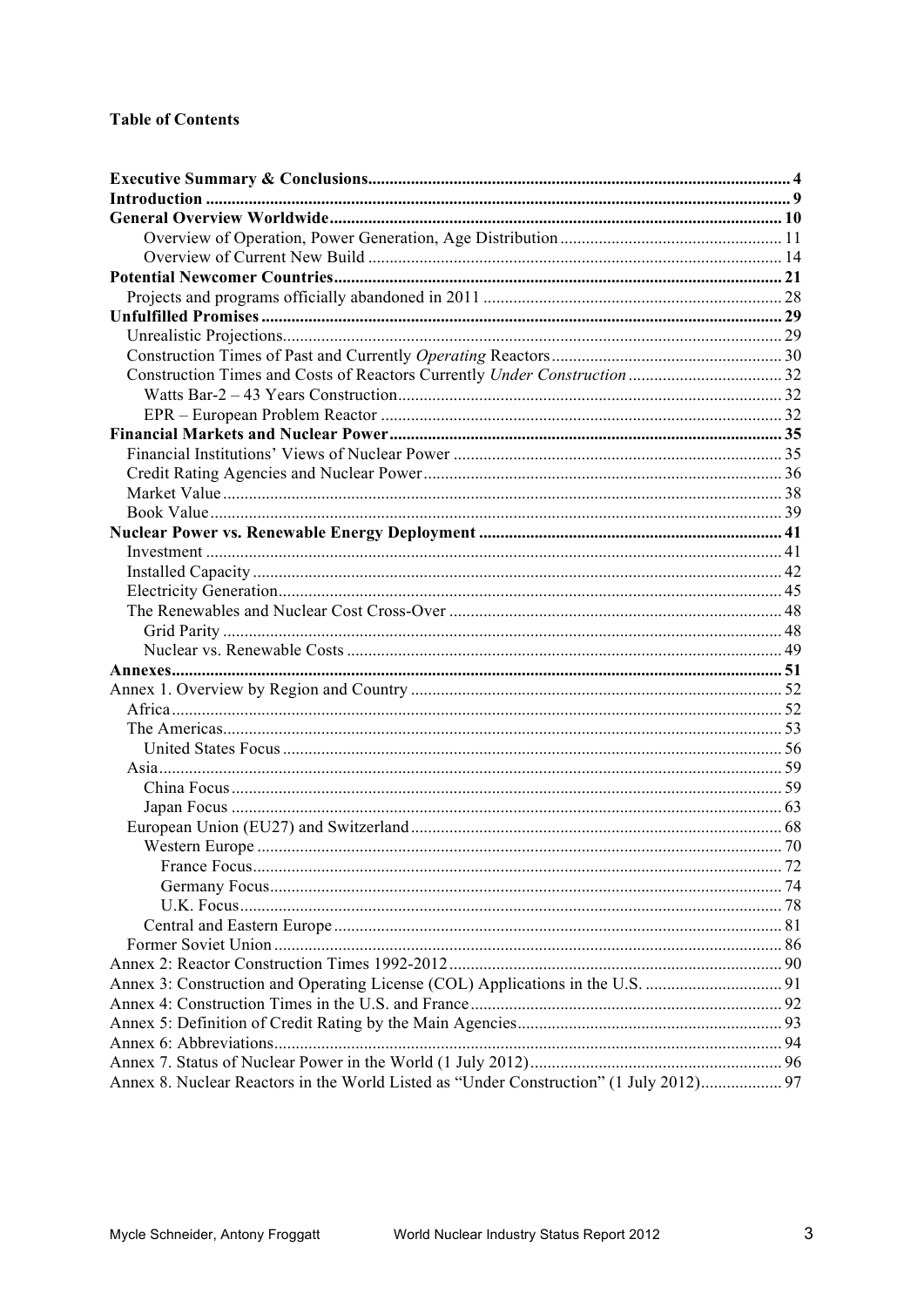### **Executive Summary & Conclusions**

Twenty years after its first edition, *World Nuclear Industry Status Report 2012* portrays an industry suffering from the cumulative impacts of the world economic crisis, the Fukushima disaster, ferocious competitors and its own planning and management difficulties.

The report provides a global overview of the history, the current status and trends of nuclear power programs in the world. It looks at units in operation and under construction. Annex 1 also provides detailed country-by-country information. A specific chapter assesses the situation in potential newcomer countries. For the first time, the report looks at the credit-rating performance of some of the major nuclear companies and utilities. A more detailed chapter on the development patterns of renewable energies versus nuclear power is also included.

The performance of the nuclear industry over the 18 months since the beginning of 2011 can be summed up as follows:

#### **Reactor Status and Nuclear Programs**

- **Startups and Shutdowns.** Only seven reactors started up, while 19 were shut down in 2011<sup>1</sup> and to 1 July 2012, only two were started up, just compensating for two that were shut down so far this year. As of end of June 2012 no reactor was operating in Japan and while two units at Ohi have got restart permission, it remains highly uncertain, how many others will receive permission to restart operations.
- **Nuclear Phase Out Decisions.** Four countries announced that they will phase out nuclear power within a given timeframe: Belgium, Germany, Switzerland and Taiwan.
- **• Newcomer Program Cancellations.** At least five countries have decided not to engage or reengage in nuclear programs, although they had previously planned to do so: Egypt, Italy, Jordan, Kuwait, and Thailand.
- **• New Nuclear Countries**. Iran became the first country to start commercial operation of a new nuclear power program since Romania in 1996.

#### **Construction & New Build Issues**

- **• Construction Cancellation.** In both Bulgaria and Japan two reactors under construction were abandoned.
- **• Construction Starts.** In 2011, construction began on four reactors and two so far in 2012.
- **New Build Project Cancellation.** In Brazil, France, India and the United States new build projects were officially cancelled. In the Netherlands, the U.K. and the U.S. key utilities withdrew leaving projects in jeopardy.
- **Certification Delays.** The certification of new reactor technologies has been delayed numerous times. The latest announcement concerns the certification in the U.S. of the Franco-German designed  $EPR<sup>2</sup>$  that was pushed back by 18 months to the end of 2014.
- **Construction Start Delays.** In various countries firmly planned construction starts were delayed, most notably in China, where not a single new building site was opened, but also in Armenia, Finland and the U.S.

 

<sup>&</sup>lt;sup>1</sup> We define shut down as definitively taken off the grid. This includes the 10 Fukushima reactors, of which four are destroyed; units 5 and 6 at Daiichi and the four reactors at Daiini remain in cold shutdown and are almost certain never to operate again. However, their definitive closure has not yet been officially confirmed.

<sup>2</sup> European Pressurized Water Reactor (in Europe) or Evolutionary Pressurized Water Reactor (in the U.S. and elsewhere).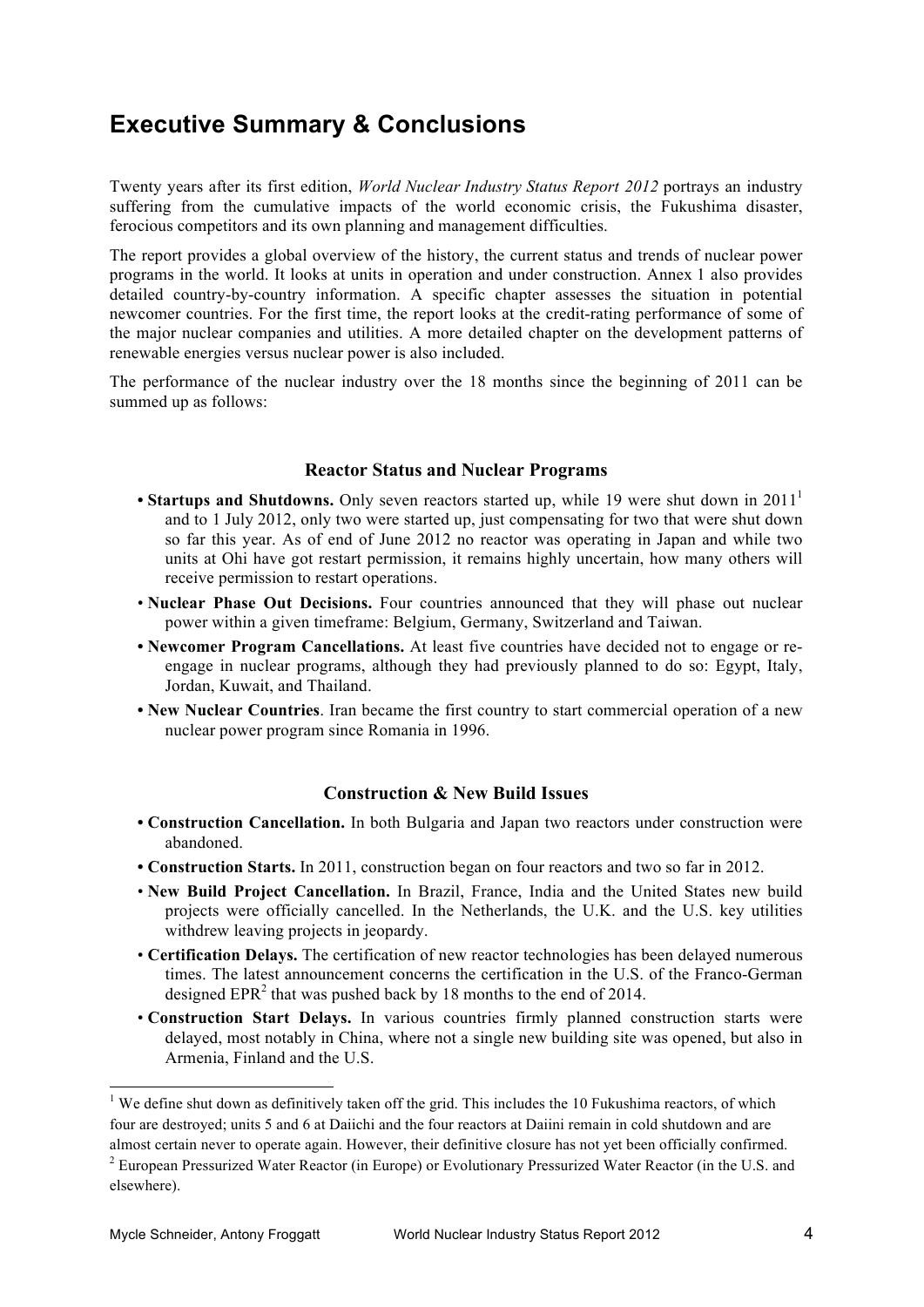- **Construction License Delays.** In the U.S. licensing applications for 28 reactors were received for the first time in over three decades in a two-year period between July 2007 and June 2009, but nothing since. Of the 28 applications, 16 were subsequently delayed and eight were suspended indefinitely or officially cancelled. However, for the first time in over 30 years two construction licenses were issued.
- **Construction Delays.** Of the 59 units under construction in the world, at least 18 are experiencing multi-year delays, while the remaining 41 projects were started within the past five years or have not yet reached projected start-up dates, making it difficult to assess whether they are running on schedule. On construction delays the U.S. Watts-Bar-2 project holds the record. Construction started in 1973 and grid connection was finally planned for 2012, but was delayed again until "late 2015 or 2016".
- **Newcomer Countries.** The analysis of a number of potential newcomer countries<sup>3</sup> shows that few, if any, new members of the nuclear operators club to be expected over the next few years. No financing agreements are in place for any of the cases studied, many of them have to deal with significant public opposition, especially after the Fukushima accident and often they lack a skilled workforce and appropriate legal framework. Some countries have to deal with particularly adverse natural conditions (earthquake and flooding risks, lack of cooling water access, etc.). Finally, nuclear power's principle competitors, mainly renewables and natural gas on the production side, increasingly are more affordable and much faster to install.

#### **Economics & Finances**

- **Cost Increases.** Construction costs are a key determinant of the final nuclear electricity generating costs and many projects are significantly over budget: The U.S. Watts-Bar-2 reactivation project alone increased by 60 percent over the past five years; the EPR cost estimate has increased by a factor of four (adjusted for inflation) over the past ten years.
- **Credit Rating.** Of eleven assessed nuclear companies and utilities, seven were downgraded by credit rating agency Standard and Poor's over the past five years; four companies remained stable, while none were upgraded over the same period. Rating agencies consider nuclear investment risky and "a nuclear project could be the thing that pushes [the utility] over the edge—it's just another negative factor", explains Moody's. On the contrary, the rating agency welcomed the decision by German utilities RWE and E.ON to pull the plug on their U.K. new build plans as they "can instead focus on investment in less risky projects". Similarly, electronics giant Siemens announcement to entirely withdraw from nuclear power "frees up funds that Siemens can redeploy in businesses with better visibility". Both decisions are consequently considered "credit positive".
- **Share Value.** The assessment of a dozen nuclear companies reveals that all performed worse than the UK FTSE100 index, the only exception being Scottish SSE, which has recently pulled out of plans to build nuclear plants in the UK. TEPCO, owner of the devastated Fukushima site, lost 96% of its share value since 2007. Over the same time period, more surprisingly, the shares of the world's largest nuclear operator, French state utility EDF, lost 82 percent of their value, while the share price of the world's largest nuclear builder, French state company AREVA, fell by 88 percent.

<u> 1989 - Johann Stein, marwolaethau a bh</u>

<sup>3</sup> Bangladesh, Belarus, Indonesia, Jordan, Poland, Saudi Arabia, Thailand, Turkey, United Arab Emirates, and Vietnam. As indicated, programs were officially abandoned in Egypt, Italy and Kuwait.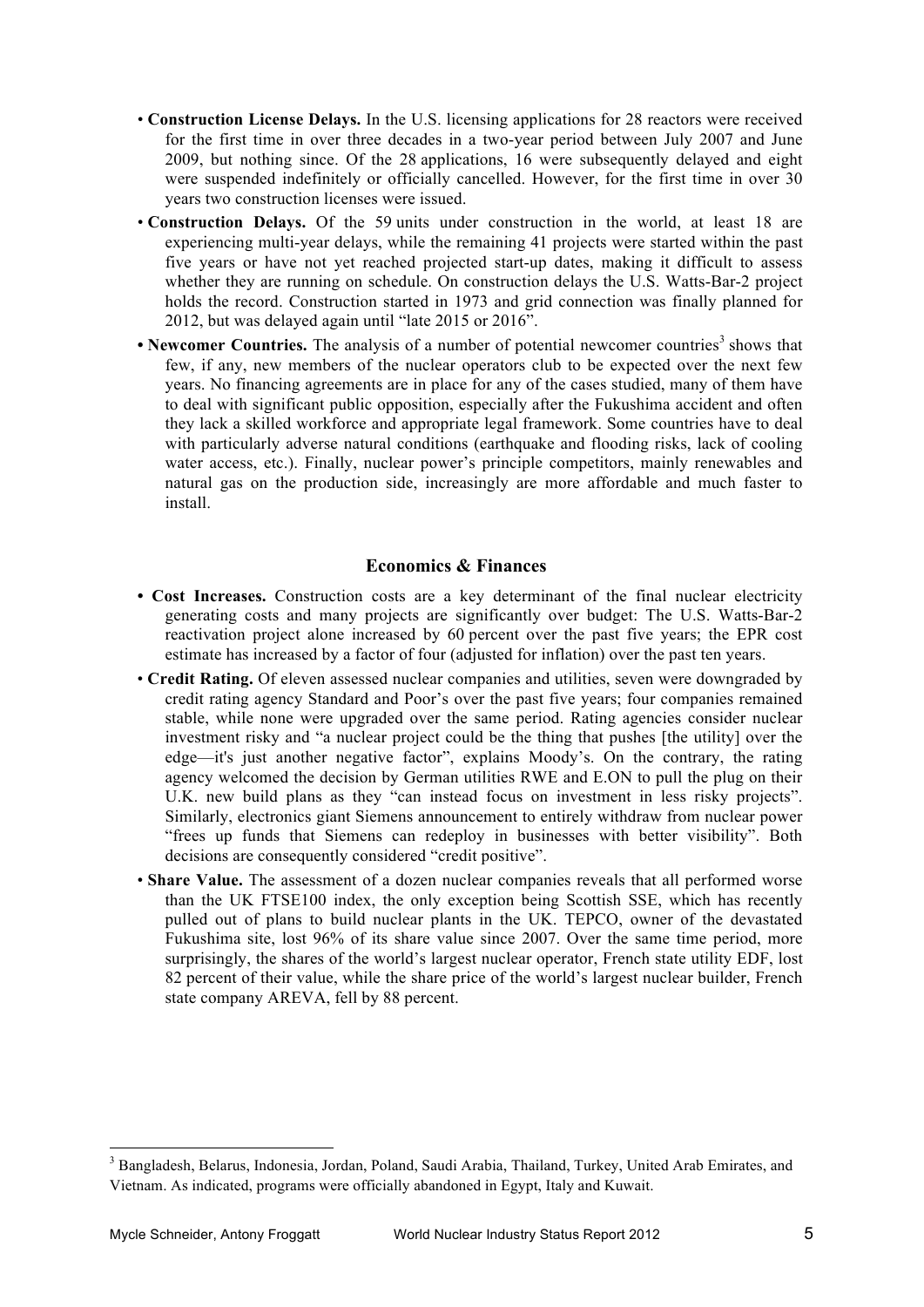#### **Nuclear Power vs. Renewable Energy Deployment**

In contrast to many negative indicators for nuclear power renewable energy development has continued with rapid growth figure. This has taken place during the ongoing international economic crisis, significant cuts in guaranteed feed-in tariffs and worldwide manufacturing overcapacities.

- **• Investment.** Global investment in renewable energy totaled US\$260 billion in 2011, up five percent from the previous year and almost five times the 2004 amount. Considering a 50 percent unit price drop over the past year, the performance of solar photovoltaics (PV) with US\$137 billion worth of new installations, an increase of 36 percent, is all the more impressive. The total cumulative investment in renewables has risen to over US\$1 trillion since 2004, according to Bloomberg New Energy Finance, this compares to our estimate of nuclear power investment decisions of approximately \$120 billion over the same time period. The rise and fall of nuclear investments is essentially due to the evolution of the Chinese program, with 40 percent of current worldwide construction.
- **• Installed Capacity.** Installed worldwide nuclear capacity decreased in the years 1998, 2006, 2009 and again in 2011, while the annual installed wind power capacity increased by 41 GW<sup>4</sup> in 2011 alone. China constitutes an accelerated version of this global pattern. Installed wind power capacity grew by a factor of 50 in the past five years to reach close to 63 GW, five times more than the installed nuclear capacity and equivalent to the French nuclear fleet.<sup>5</sup> Solar capacity was multiplied by a factor of 47 in those five years to reach 3.8 GW, while nuclear capacity increased by a factor of 1.5 to 12 GW. Since 2000, within the European Union nuclear capacity decreased by 14 GW, while 142 GW of renewable capacity was installed, 18 percent more than natural gas with  $116$  GW. $<sup>6</sup>$ </sup>
- **Electricity Generation.** The quantity of electricity produced by nuclear power plants globally has been increased only slightly over the past decade and as a result its contribution to the global energy mix is decreasing as other sources accelerate production. In 2011 wind turbines produced 330 TWh more electricity than it did at the turn of the century, which is a four times greater increase than was achieved by the nuclear sector over the same period. The growth in solar PV generated power has been impressive in the last decade and especially in the past few years, with a tenfold increase in the past five years. In Germany, for the first time, power production from renewables at 122 TWh (gross), only second to the contribution of lignite 153 TWh, exceeded coal's 114.5 TWh, nuclear power's 102 TWh and natural gas' 84 TWh. The German renewable electricity generation thus corresponded to 29 percent of French nuclear production. One should recall that France generates almost half of the European Union's nuclear electricity. In China, just five years ago, nuclear plants were producing ten times as much electricity as wind, by 2011 the difference had shrunk to less than 30 percent.
- **• Grid Parity.** Grid parity occurs when the unit costs of renewable energy is equal to the price that end users pay for their electricity. Grid parity for solar photovoltaic power has already happened in a number of markets and regions with particular conditions. Several assessments expect that this will become a worldwide phenomenon within less than a decade. This will radically change the incentives for further large scale expansion of solar facilities around the world.

#### **Lifetime Extensions and Stress Tests**

As a result of insufficient new capacities coming online, the average age of the world's operating nuclear fleet continues to increase and now stands at 27 years. Assuming a 40-year lifetime, 67 additional units or 35 GW would have to be ordered, built and commissioned by 2020, beyond the units already under construction, just to maintain the status quo. This is an unlikely scenario,

 

<sup>4</sup> GW stands for gigawatt or thousand megawatt.

<sup>&</sup>lt;sup>5</sup> Note that nuclear plants usually generate between two and five times more electricity per installed GWe than wind turbines.

<sup>&</sup>lt;sup>6</sup> Note that the electricity generation per installed GWe varies considerably between energy sources.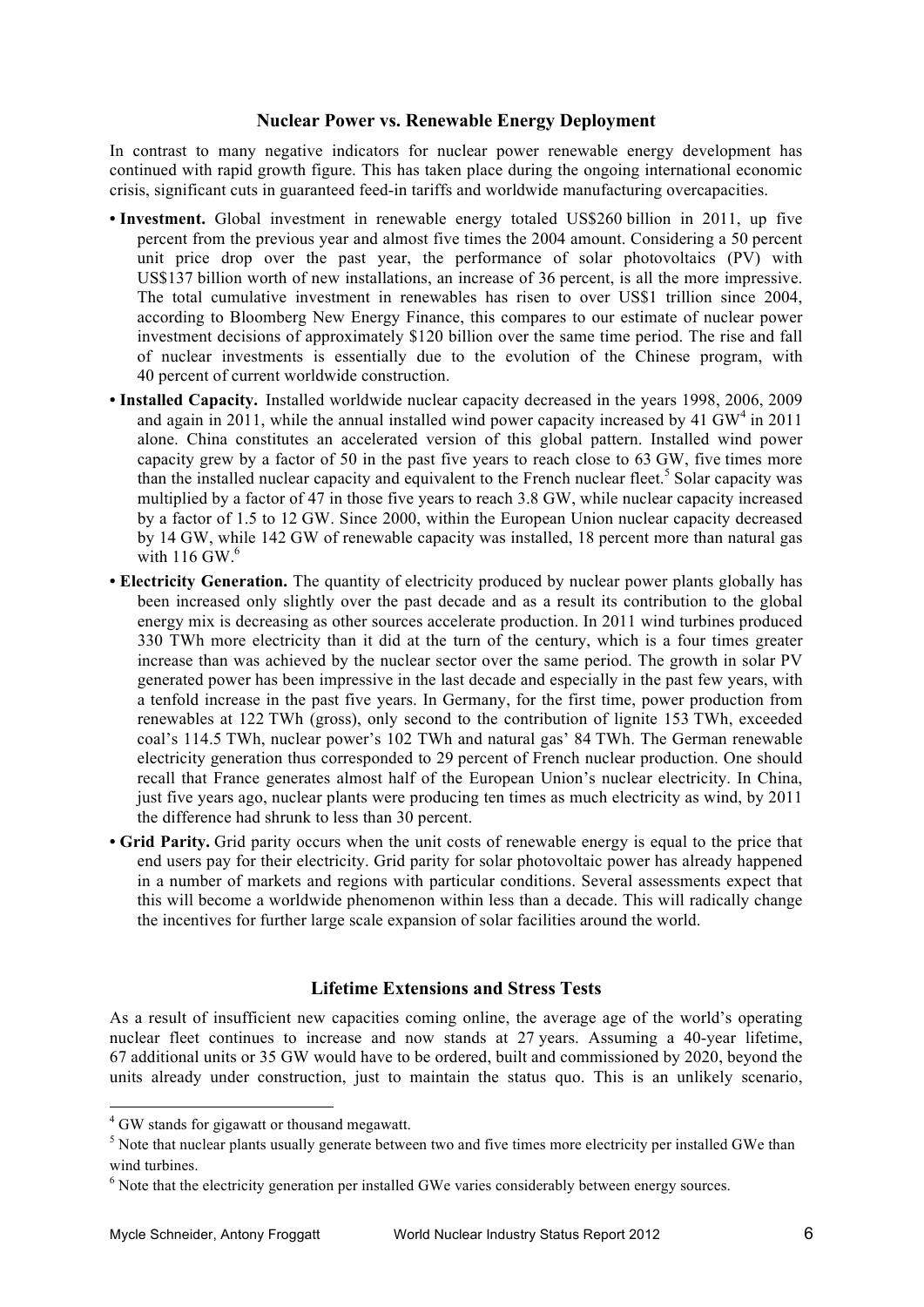although not entirely impossible, if China were to restart building large numbers of reactors. Furthermore, as our lifetime extension projections illustrate, the systematic prolonged operation of reactors up to licensed limits (up to 60 years) would not fundamentally change the problem of the industry.<sup>7</sup> An additional 19 reactors would have to begin operation in order to break even by 2020, but the installed capacity would be slightly positive (+4 GW). This scenario is possible, but will require a number of specific conditions including that the generalized lifetime extension is technically feasible, economically attractive and publicly and politically acceptable.

Plant life extension seems the most likely survival strategy of the nuclear industry at this point. The French case illustrates this. As the French Court of Audits has calculated, eleven EPRs would have to be built in France by the end of 2022 in order to maintain the current nuclear share. "This seems highly unlikely, if not impossible, including for industrial reasons", the Court comments and concludes: "This implies one of two things: a) either it is assumed that plants will operate for more than 40 years (…); b) or the energy mix will move towards other energy sources. However, no clear public decision has been made concerning these major strategic issues, even though they call for short-term action and major investments." An appropriate description for the situation in many nuclear countries.

Serious questions need to be raised about the extent to which the lessons of Fukushima are being even considered by today's nuclear operators. There are around 400 nuclear power reactors in operation and in the absence of a major new build the nuclear industry is pushing to keep those units operating as long as possible. The fact that one third of the nuclear countries generated their historic maximum of nuclear electricity in 2011<sup>8</sup> raises the troubling question of the depth of the nuclear safety assessments or so-called "stress tests" carried out around the world after 3/11. This study did not assess safety issues, but if plant life extension becomes the only future for the industry, the pressure on safety authorities will grow substantially.

#### **Conclusion**

Prior to the March 2011 (3/11) Fukushima disaster, the nuclear industry had made it clear that it could not afford another major accident. Over the past ten years the industry has sold a survival strategy to the world as the nuclear revival or its renaissance. In reality many nuclear companies and utilities were already in great difficulties before the triple disaster hit the Japanese east coast in 2011.

Fifteen months after 3/11, it is likely that the decline of the industry will only accelerate. Fukushima continues to have a significant impact on nuclear developments everywhere. Fifteen years ago, nuclear power provided over one third of the electricity in Japan, but as of May 2012 the last operating reactor was closed. The Japanese government is facing massive opposition to nuclear power in the country, thus making the restart of any reactors difficult. The controversy over the restart permission for the Ohi reactors in the Kansai region illustrates the dilemma. Germany shut down half of its nuclear fleet after 3/11. Japan and Germany could be leading a new trend. The German direction is clear with the possibility of Japan following: an electricity system based on highly efficient use and renewable energy technologies, even if many questions remain, including the timescale, local versus centralized, grid transformation and smart system development. It appears increasingly obvious that nuclear systems are not competitive in this world, whether from systemic, economic, environmental or social points of view.

The nuclear establishment has a long history of failing to deliver. In 1973-1974, the International Atomic Energy Agency (IAEA) forecasted an installed nuclear capacity of 3,600-5,000 GW in the world by 2000, ten times what it is today. The latest example was from Hans Blix, former Director General of the IAEA, who stated two months after  $3/11$ : "Fukushima is a bump in the road...". The statement is both crass and far from today's reality.

<u> 1989 - Johann Stein, marwolaethau a bh</u>

 $<sup>7</sup>$  It raises a whole range of safety related issues that we have not analyzed in this report.</sup>

<sup>8</sup> Brazil, China, Czech Republic, Hungary, India, Iran, South Korea, Pakistan, Russia, Taiwan